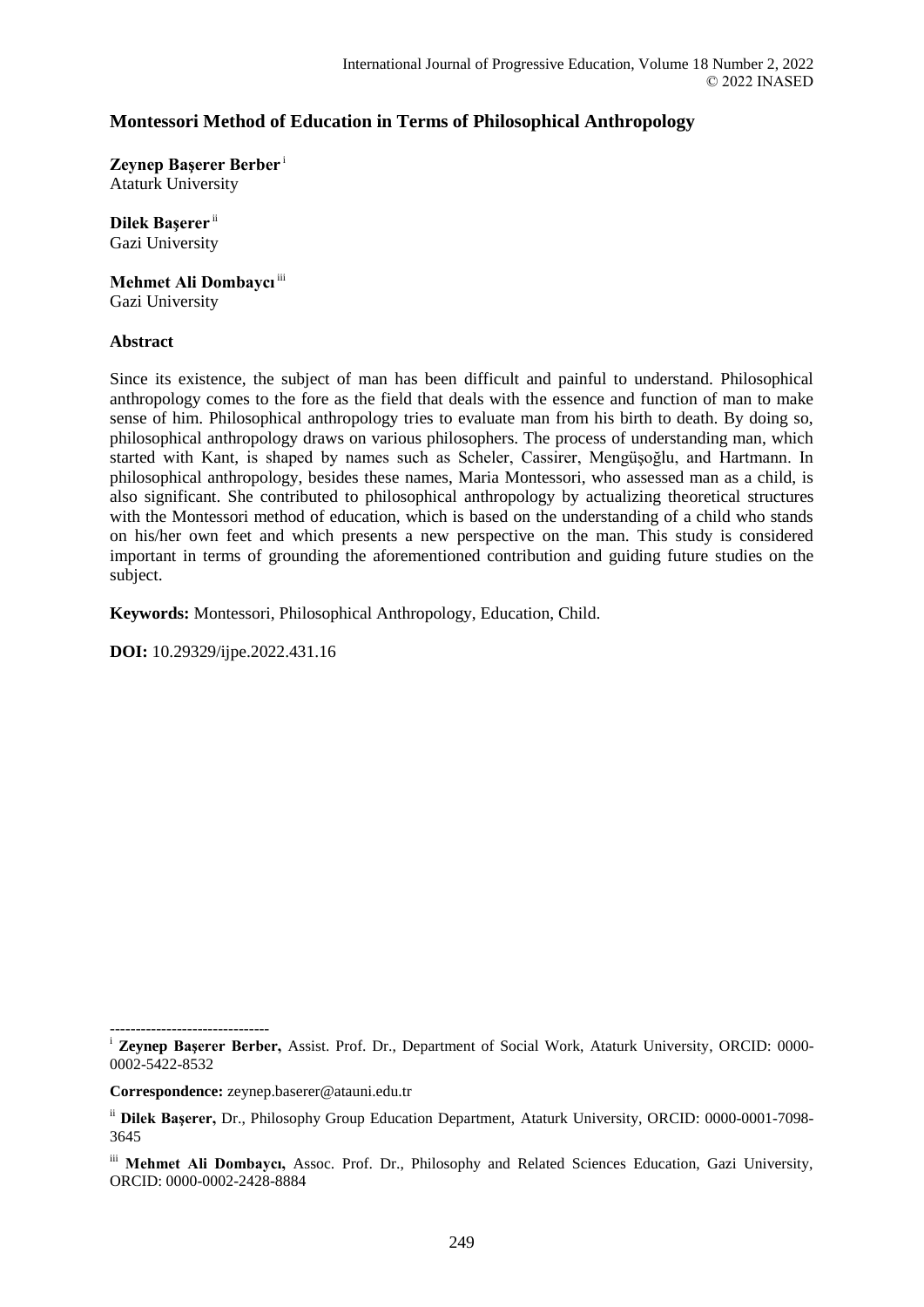## **INTRODUCTION**

It is very difficult to understand a man, who has a complex structure compared to other living beings in terms of his developmental process. Because human beings are living beings that think, produce, tries to complete himself by filling the gaps in his life.

He takes steps towards self-realization by performing various activities from birth to death. Although it seems very difficult to understand man, this difficulty can be eliminated with the help of philosophical anthropology since philosophical anthropology was founded to address the essence or function of man and emerged as a way to make himself the object and subject (Çotuksöken, 2002). Therefore, philosophical anthropology plays an important role in understanding man. The effort to understand man begins with his birth and continues until the end of his life. Putting an effort to understand man, Maria Montessori also created her education method from this thought. Believing that development can be achieved through education, Montessori tried to understand man by revealing his whatness. Although Montessori drew on the views of philosophers such as Rousseau, Pestalozzi, and Fröebel while developing the Montessori philosophy of education, she focused also on man's different characteristics that separated him from animals and on the essence of man. These show that Montessori philosophy of education is similar to philosophical anthropology (Güral, 2015).

However, such a relationship has not been found in the literature within the authors' knowledge. Therefore, the purpose of the present study is to reveal this relationship. For this purpose, in the study, Maria Montessori's method of education is discussed in terms of philosophical anthropology. Providing a new framework for philosophical anthropology, the study is believed to be important in terms of putting forth the relationship between Montessori's understanding of education and philosophical anthropology. In addition, it is believed that the revealed relationship will provide proof for the need to use ideas from philosophical anthropology in the formation of new educational methods today. For this, the study first discusses the basic foundations of philosophical anthropology and Montessori's method of education and its stages. Then, the relationship between Montessori's method of education and philosophical anthropology is presented by comparing the two.

## **Basic Fundamentals of Philosophical Anthropology**

Although philosophical anthropology emerged as an independent philosophical discipline only in the  $20<sup>th</sup>$  century, it was implicitly or explicitly discussed and researched in every philosophical activity in every period of history since man is the subject of history and culture. The steps towards philosophical anthropology taken in the 20<sup>th</sup> century are very prominent in Kant's thoughts does not show that Kant's activities are far from, for example, Aristotle's. Thus, it seems preferable to adopt an attitude that implicitly emphasizes the importance of historicity, more specifically, the history of philosophy. There was a resistance that emerged as an opposition to the idea of *emptiness and meaninglessness of human life* in the face of history's important wars, pandemics, and deaths with the fact that man was shaped by religious authority, mathematics, and biology were explained in many different ways. In this resistance, Kant turned man into an independent field that needs to be examined ontologically by focusing on the question of "What is man?" and in this way, he led to the emergence of philosophical anthropology, which he based on ontological foundations (Mengüsoglu, 2015).

According to Kant (2007; 2018), man is being equipped with incomplete tools when he is born. All the physiological needs necessary for survival must be met by himself. While meeting these needs, other species that will guide him and that he compare himself with are the animals. However, in this comparison, man has neither the strength of a bear, nor the speed of a hound, nor the strength of a tiger. All the characteristics animals need are given at birth. There is no need to teach a newly born rabbit what to eat and how to eat it. Yet, man needs someone to teach those to him. According to Kant (2018), the difference between man and animals is that man develops himself with his natural abilities, conveys his achievements, and possesses a structure that educates and is educated. For this reason, Kant stated that the most basic need for human development is education. Education is an art and a specialization that must be brought to perfection over generations. The capacity of man is developed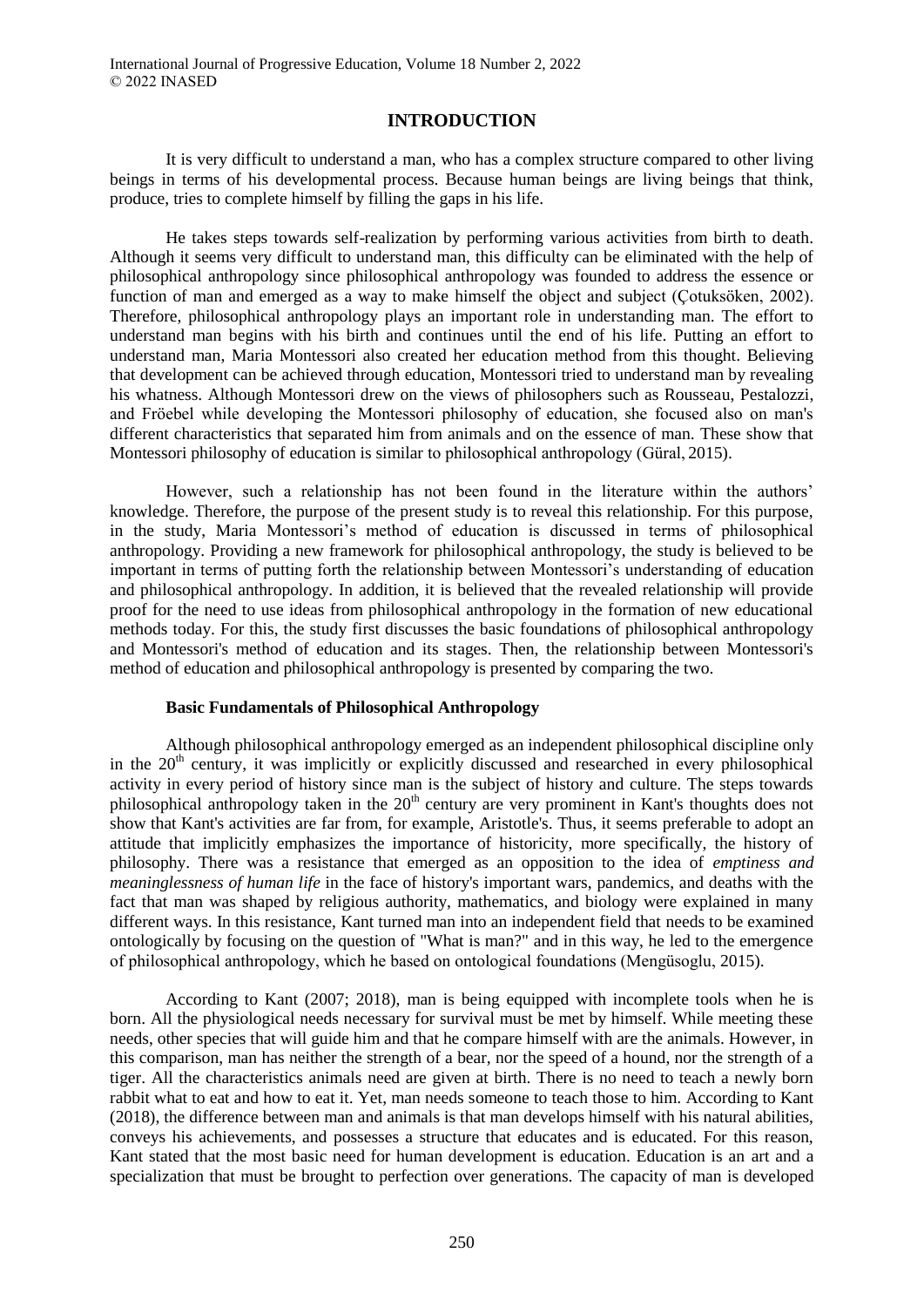by transferring information from generation to generation through education. Based on ontological foundations, Kant's anthropology is an approach that does not place man in any value judgments or prejudices but tries to understand a man with the concrete things he has done. In this approach, Kant does not discuss man only biologically or psychically because, according to him, he is not static, he reveals his ontic integrity concretely with his achievements. All of his doings as a whole come from his achievements. After Kant, Max Scheler, another philosopher who has an important place in philosophical anthropology, also tried to understand man. In his philosophy, Scheler addressed the subject of man as with a personality and as a person. According to him, man is an entity gathering all the elements and laws of existence within himself. Arguing that man cannot be distinguished from animals as a biological entity, Scheler also stated that a definition with a biological basis for man cannot be given (Scheler, 1988).

The unique entity and value limit that can be found among living beings is not there between man and animals. Although both of them are living beings, they can move from one to the other categorically in terms of genetics and for other reasons. The alternative to this is possible by discussing the boundary between the person and the organism, that is, between the geist (the unique being that is not made into an object) and the living being (Mengüşoğlu, 1949; 2015). Opposing Kant's unilateral understanding of man based on reason alone, Scheler stated that what makes man human is not only reason but also emotional acts and love. Therefore, Scheler pointed out that the concept of man has two meanings. The first of these is the concept of man that puts man among the vertebrates and presents man as a certain animal species. The second is the concept of man that gives man a special place in the universe and separates him from animals. In this second meaning, man is nothing but a spiritual-biotic being who emerges as a person. Man, as a microcosm (reflection of the whole universe), is a being that carries every real essence of what exists within himself. While presenting the idea of the totality of man, Scheler considered the man who became conscious of himself, nature and God, the spiritual-biotic entity, and the historical man, not a man who is an animal species. According to him, the totality of man is a man who carries all the possibilities of his essence. However, since humanity carries an infinite number of developments within itself, there are endless forms of the totality of man for every period in history (Scheler, 1988). While Scheler followed the aforementioned ways to understand human beings, Ernst Cassirer tried to answer the question of "What is man?" within the framework of cultural anthropology.

Cassirer objected to the treatment of man as a rational being and regarded him as a being of symbols. Man does not live in the "world of reality" but in the "world of symbols", and this world consists of myth, language, religion, history, art, and science because the man can construct a cosmos of symbol forms in myth, language, religion, art, and science. This cosmos enables man to interpret and understand his experiences and lives, and to establish connections with the world of thoughts. Thus, according to Cassirer, anthropology should show the nature and structure of various symbol forms such as myth, language, art, religion, history, and science (Mengüşoğlu, 2015). Cassirer explained "what is man", the common point of cultural elements produced over the centuries, with the unity behind the diversity of culture. However, the answer Cassirer seeks is not a concrete answer to the unity of cultural elements. A functional answer that will help us in determining the unity of cultural elements and explaining cultural elements stemming from itself because, according to Cassirer (1980), there is no substance about the man. He argued that if there is any definition of the essence or nature of man, this definition can only be understood as a functional definition, not as a substantive one. He believed that we can define man neither by an innate principle constituting his metaphysical essence nor by any natural faculty or instinct that can be investigated by empirical observation. The remarkable distinguishing mark of the man is his work, not his metaphysical nature. Therefore, Cassirer (1980) stated that the answer to the question of "What is man?" should be given by looking at man's concrete productions and he distinguished man from other living beings with this characteristic.

Hartmann, another thinker in the field of philosophical anthropology, has an important place in this field. According to him, man consists of various levels of reality. Hartmann argued that man is not composed of two separate and unrelated fields of existence (psycho-vital and geist), but four fields of existence/levels similar to the real world (Mengüşoğlu, 2015). The first of these levels of reality is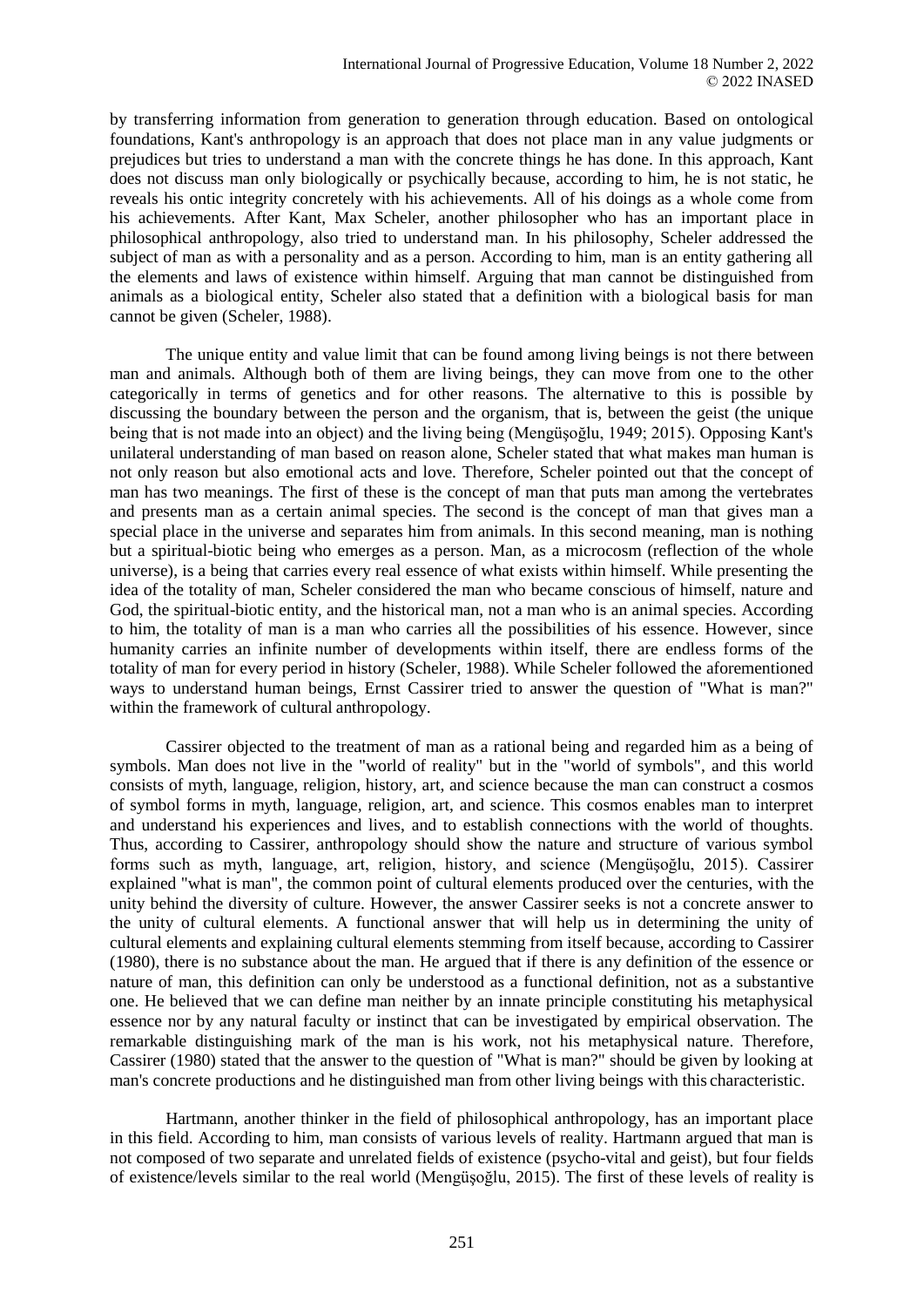International Journal of Progressive Education, Volume 18 Number 2, 2022 © 2022 INASED

the field of existence where inanimate objects are located and are the inorganic level or the material level. The second level of reality is the level where living beings are. The third level of reality is the emotional level that is conscious but not yet a spiritual being. Finally, the last level of reality consists of spiritual beings. According to Hartmann (2005), the essence of man can only be comprehended with the levels of reality only within the integrity of the same level system found within the real world. Just as we cannot understand the world without understanding man, man cannot be understood without understanding the world in which he lives and is a member.

Drawing on Hartmann's theory of levels of reality, Mengüşoğlu (2015) discussed man concretely and reached the fact that man is an independent entity. He referred to the man as an entity that knows, does, hears values, takes an attitude, foresees, predetermines, desires, is historical, ideates, devotes himself/herself, educates himself/herself, can be educated, founds countries, believes, creates art, and speaks. According to him, it is difficult to understand the man with just the concept of intelligence since man does not live day to day like an animal. Man's life depends on the realization of certain goals. According to Mengüşoğlu (2015), a man who can educate and can be educated is a being that bends accordingly. He stated that man has the opportunity to get a new form in this way and that such a situation does not exist in animals and that they are static beings Mengüşoğlu argued that man comes with core abilities and that it is possible to reveal and develop these abilities through education. As can be understood from the above explanations, philosophical anthropology emphasizes the "whatness" of man. In other words, it tries to show the characteristics of man that distinguish him from other beings, his structural features, and his unique place in existence (Mengüşoğlu, 2015).

#### **Montessori and Montessori Method of Education**

Maria Montessori was born in Italy in 1870. Being the first female medical doctor in her country, Montessori developed a new education method by working with children and thus became one of the important names of her period. Dedicating her life to the education of children, Montessori first worked with intellectually disabled children. She helped their development by putting them through special education (Montessori, 2016). Acting on the idea that children's minds are not completely unusable but they are just not used, she first examined the works of pioneers in the field of special education and developed special education and observation programs to be used in the education of intellectually disabled children. She observed the desire and need of intellectually disabled children to play that was not examined before and encouraged people to educate them. When the intellectually disabled children she worked with achieved the same success as normal students in the exams done in Italian public schools, she thought that the education system she applied could also be applied to normal students and she tried to implement this system. For this reason, she directed her works to the field of education and laid the foundations of a unique education method (Danişman, 2012; Durakoğlu, 2010; Oğuz & Akyol, 2006).

The main purpose of the educational method developed by Montessori (1997) is the discovery and liberation of the child. The first problem she faced was to engage directly with the child's existence, and the second was to provide him/her with the necessary assistance as he/she progressed towards maturity. This method is a method of education that gives children opportunities to research, experiment, make mistakes and correct their mistakes on their own, Therefore, it prioritizes the individuality of the child because, according to Montessori, every child is an individual with a unique development (Koçyiğit & Kayılı, 2008; Montessori, 1997). The child who learns by himself/herself has a great desire to learn because he/she does what he/she wants. For this reason, the method provides the child with lifelong learning motivation. In addition, this method does not allow the child to be engaged in any activity that he/she does not see himself/herself ready for, as it allows the child to grow naturally and without environmental influence (Malloy, 1989).

While creating this method of education, Montessori categorized developmental stages into 0- 6 years old, 6-12 years old, and 12-18 years old and determined each plane according to the sensitivity, needs, and characteristics of children at those ages. In the Montessori method of education,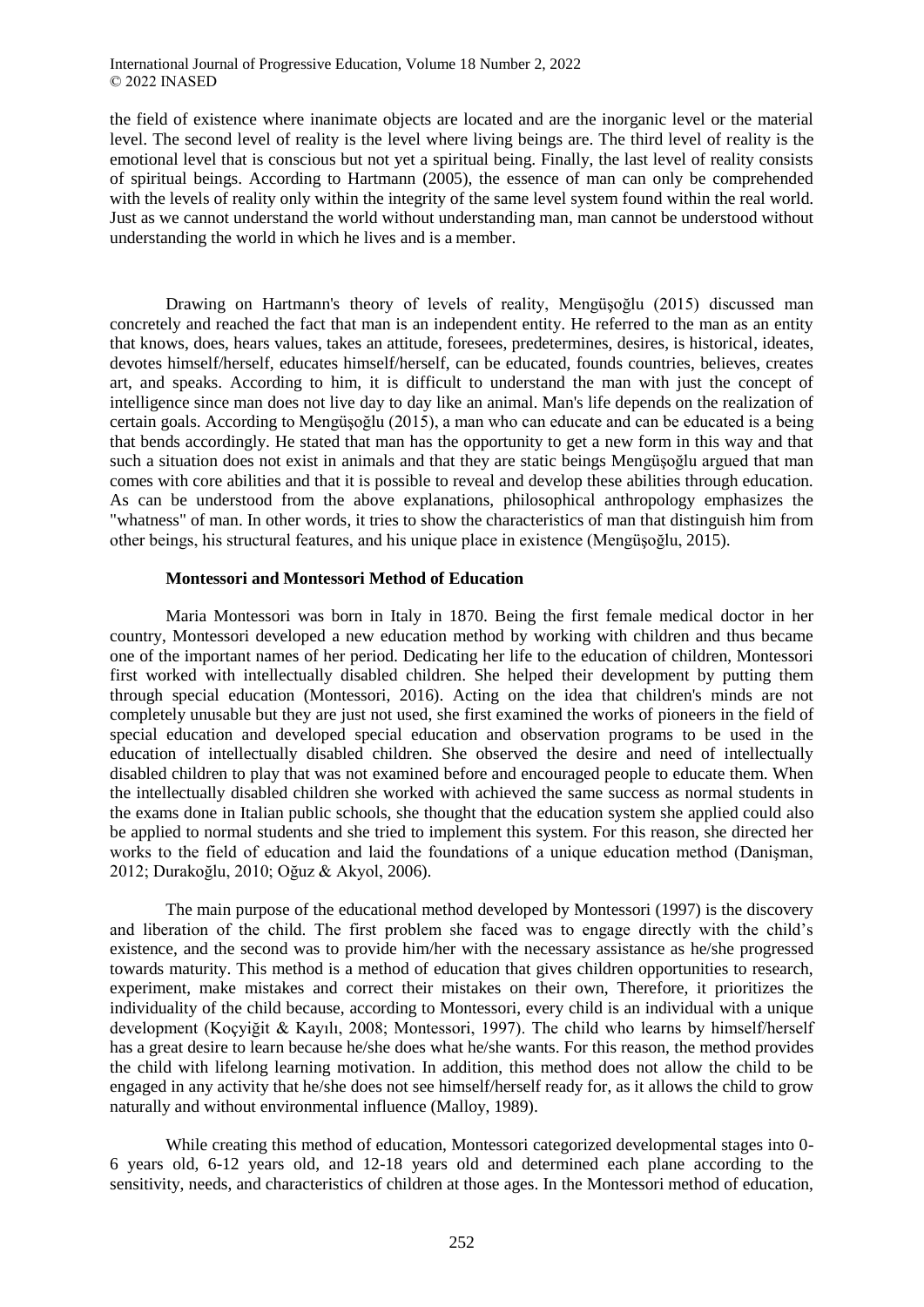the first plane of development, which includes children 0-6 years, consists of two sub-planes. The first sub-plane is between the ages of 0-3 and the second sub-plane between the ages of 3-6. According to Montessori, in the first sub-plane, adults cannot even come close to the child's mind. There is no school for children in this period. In the second sub-plane, although the mind is the same, the child becomes open to the influence of adults in some ways. The personality goes through changes at this sub-plane and the child reaches an intelligence where he/she can go to school (Montessori, 2015). Furthermore, at this sub-plane, it is as if a separate window for learning is opened in the brain, all attention is directed to the environment or certain areas. As a result, the child learns easily (Danişman, 2012). According to Montessori, this plane should not be seen just as a transitional stage on the path to adulthood because childhood has a unique development plan, and children are equipped with many abilities during this period. These abilities manifest themselves as the "absorbent mind", "sensitive periods", and "sense of order". According to Montessori, children with these abilities can achieve many gains even during infancy, which is perceived as the inactivity plane (Altınışık, 2014).

Children's abilities are discussed in detail as follows;

The principle of the absorbent mind, which is the basis of the Montessori method, refers to the child's ability to absorb all the spiritual, mental, and physical aspects of the environment without any effort and untiringly. This plane, which covers the ages of 0-6, is the period when the child's brain absorbs everything around him/her. In this plane, the importance of individual choice and self-directed learning increases. Children are starting to build their knowledge. In this way, learning becomes more individualized and the level of being curious about acquiring information increases (Lloyd, 2008; Zarybnisky, 2010). The absorbent mind principle aims to reveal the mental activities of the child. Therefore, in Montessori education, the child is never forced to attain mental achievements (Montessori, 2015).

Sensitive periods are the periods in which the child can master certain skills and inherited programmed periods are explained. The child's sensory and mental abilities are guided by sensitive periods. These are excessive learning desires for specific and various environmental situations. Montessori believes that these sensitivities are not accidental and that this process occurs throughout the development because the development process has a structured plan and according to this plan, people develop as much as they interact with their environment. If the child cannot realize or get the experiences in these periods that nature planned for him/her, his/her future development will be jeopardized. For this reason, the child needs to complete the sensitive periods positively. At these periods, issues such as order, detail, use of hands, walking, social and communal skills, and language acquisition are at the forefront. These periods are important for maturation and learning. However, Montessori focused more on learning because what maturation brings to the child is just a step for him/her. The important thing for the child is to be able to climb these planes comfortably and with the highest power. For this, there is a need for an environment that can correctly structure the child's potential and well-prepared learning opportunities (Doğru, 2009).

According to Montessori, the child is also extremely sensitive to order. For her, the sense of order is to memorize the place of each object in its environment and to mark where it should be. In other words, the sense of order is to adapt oneself to the environment and thus to dominate it down to the smallest detail. The desire for order in children is different from that of adults. While order provides the adult with a degree of outward pleasure, it is indispensable for the child because the child gains the opportunity to dominate the environment thanks to his/her sensitivity to order. The child's intense sensitivity towards order is for distinguishing the relationships between objects. For this reason, Montessori considered the child's unique need for order as the construction of the personality and knowledge within the individual (Montessori, 1997; Durakoğlu, 2010; Arslan, 2008).

The second plane of the Montessori method of education goes from six to twelve. According to Montessori, on this plane, the child is calm and happy. The child is mentally healthy and strong and self-confident (Montessori, 2015). In this stage, the child begins to become conscious of good and evil. Children who questioned only personal behaviors in the previous period, try to make sense of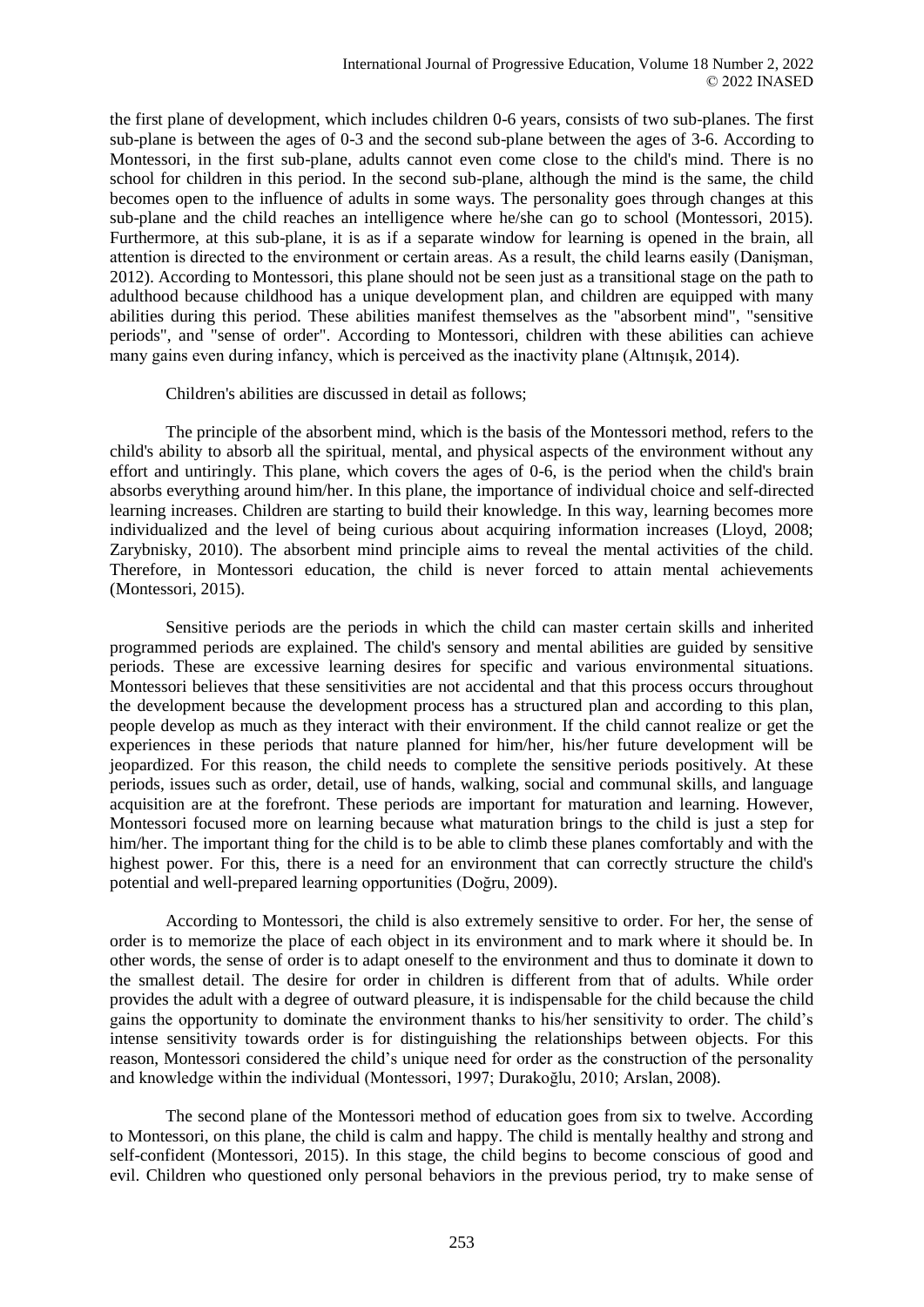International Journal of Progressive Education, Volume 18 Number 2, 2022 © 2022 INASED

social events by approaching them from different perspectives in this period. The knowledge/skills to be acquired in this period; justice and moral judgments, social relations, money and economy, imagination, using tools and machines, perception of time and history, perceiving human traits, perception of belonging to a family, and being aware of the workings of the world (Montessori, 2015;  $2016$ ).

The third and last plane of the Montessori method of education goes from 12 to 18. This is a time of many changes. In this period, which is divided into two sub-places (12-15 and 15-18), physical changes are experienced and the body reaches full adulthood (Montessori, 2015). In this plane, which is built on indecisions, the child requires protection and safety due to physical change. During this period, knowledge and skills such as confidence, self-expression, analytical thinking, commitment, and responsibility are attained. In addition to these, social and religious feelings also develop in this plane. Moral teaching can now be done for the child who has started to gain spiritual feelings since the child's moral and social consciousness has now reached the level of maturity (Arslan, 2008; Danişman, 2012; Durakoğlu, 2011).

## **The Relationship between Philosophical Anthropology and the Montessori Method of Education**

#### **Philosophical Anthropology**

As mentioned at the beginning, although Montessori drew on from the views of philosophers such as Rousseau, Pestalozzi, and Fröebel while creating her understanding of education, she developed her method with the belief that the qualities, purposes, and elements of the spiritual life stemming from man's existential structure. Montessori set out from the idea that to know the child, it is necessary to know man. This idea of Montessori is similar to the general mentality of philosophical anthropology. Philosophical anthropology also emerged from the idea of the essence of man and its realization in a certain concrete life. Thus, it can be said that the Montessori method of education has similar points with philosophical anthropology. At this point, it is necessary to discuss Montessori's understanding of man.

While analyzing how the child learns, Montessori turned her attention from the human body to the human mind and tried to make sense of the man through the mind (Durakoğlu, 2011). While doing this, she approached the man as a biological being. For this purpose, Montessori tried to put forth her various judgments about a man with the difference between man and animals. According to Montessori, man, unlike animals, is not born with a predetermined character. She believed that the instincts of animals reveal themselves easily. However, since the soul of man remains in the depths, it does not have a predetermined characteristic. The man also has innate psychological characteristics. Yet, they are not predetermined as in animals. All movement patterns such as running, jumping, and climbing seen in animals are determined by heredity. They carry the formations in their hereditary characters throughout their lives. Man, on the other hand, has unlimited adaptability power, unlike animals. Due to this characteristic, man can attain countless forms of work and habits. In addition, man has the opportunity of endless change and development with the characteristics they reveal in the external world. To sum up, the differences between man and animals reveal that while animals are closely tied to heredity, a man certainly does not accept an unchangeable behavior that comes with an inherited behavior. While it is known in advance what the offspring of animals will be like when they mature, it is not known how human beings will be when they mature (Montessori, 2002).

According to Montessori, another feature that distinguishes man from animals is the presence of a soul and creative intelligence in man's entity as a biological being. Thanks to the psychophysical functions that are embedded in the soul and creative intelligence and that enable us to exhibit human behavior, the child becomes a superior biological being that has the power to reveal his/her free will with his/her own choices. According to Kant's anthropology based on ontological foundations, man is a biological and psychic entity but also an entity that concretely reveals his ontic integrity with his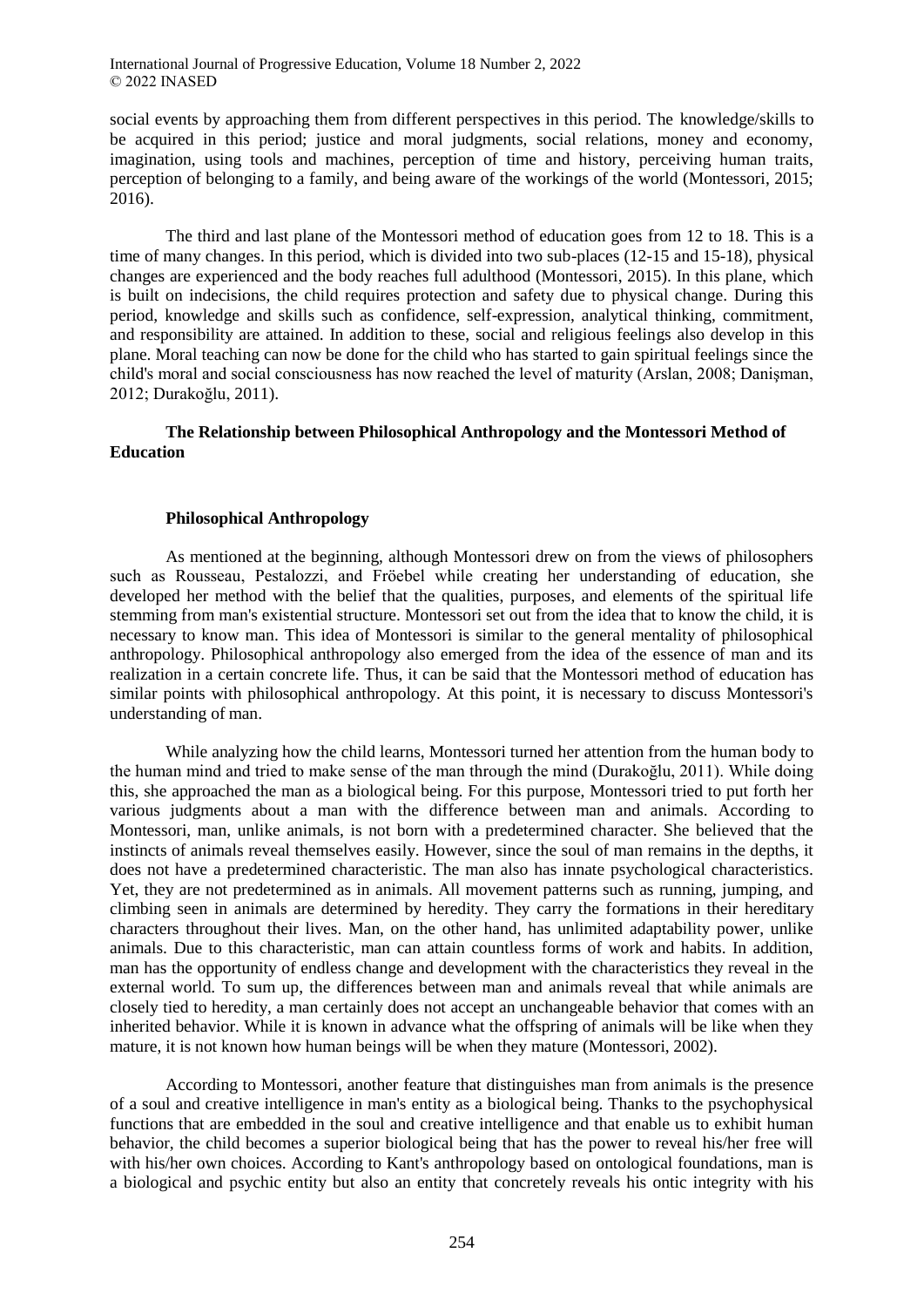achievements. Kant believed that all of man's doings as a whole come from his achievements. According to Montessori, man is a living being that develops by being educated, and natüre characterizes man with his instinct to work. According to Kant, man, unlike animals, is a being who conveys his achievements, educates, and is educated. The main purpose of the Montessori method of education is the discovery and liberation of the child. Thanks to the desire to learn, the child, who goes through different stages, gains his/her freedom in this way. According to Mengüşoğlu, man is a liberal being. According to Montessori, every child has an individual personality with a unique development. For this reason, Montessori developed an education method that prioritizes the individuality of the child (Kant, 2007; 2018; Montessori, 2007; 2015; 2016).

According to Scheler, the unique entity and value limit that can be found among living beings is in a man who passes from one to the other without interruption in genetic and systematic terms. According to Montessori, the development process has a structured plan and according to this plan, people develop as much as they interact with their environment. There is a need for an environment that can correctly structure the child's potential and well-prepared learning opportunities. According to Mengüşoğlu, man has a predetermining feature that knows, does, hears values, takes an attitude, and sees in advance. Similarly, Cassirer stated that if there is any definition of the essence or nature of man, this definition can only be understood as a functional definition, not as a substantive one. It can be said that Cassier, who lived in the same period as Montessori, had similar beliefs since he stated that we can define man neither by an innate principle constituting his metaphysical essence nor by any natural faculty or instinct that can be investigated by empirical observation. According to Montessori, the ideal man is a man of nature. Man is not only a member of nature but also a member of nature which is his product. Man dominates nature thanks to this creation. For this reason, Montessori emphasized the importance of the environment in which one lives. Similarly, Hartmann discussed the importance of the environment by saying just as we cannot understand the world without understanding man, man cannot be understood without understanding the world in which he lives and is a member. The man of nature, Montessori's ideal human type, is discussed in parallel with her principle of 'normalization' principle, which is one of the goals of her method. As it can be understood, the principle refers to the process of adapting the individual to his/her nature. Based on this, the principle of 'normalization' was developed to help people regain their deteriorated nature over time. Montessori's man of nature is characterized by his/her working instinct and creates his/her environment. This person can also be identified with productivity. According to Montessori, man is not only a member of nature but also a member of nature which is his product. Man dominates nature thanks to this creation. Therefore, man gradually begins to adopt the environment he has created and makes this environment the basic element of his life. Thus, as a man of nature, he/she dominates the environment is through a continuous fight and education (Durakoğlu, 2010).

### **Montessori Method of Education**

According to Montessori philosophy, the child is the ancestor of man. He/she must be respected and his/her dignity should be protected. The child is the carrier and reflector of culture. Rewards and punishments disrupt the child's internal structure. The child is eager to learn and it is in their nature. The rewards are also in himself/herself. The child should learn naturally. The adult should arrange the environment following the child's structure and needs. The nature of the child leads him/her to normality. The materials used by the child who learns naturally should also be natural since materials are toys that help children to do over and over. Materials should teach life and scientific knowledge. The Child who enjoys doing tasks should not move on to the next before they mastered the previous skill. Then there is no learning. Mind development is fueled by movement. Hands are especially important. Like all living things, children have sensitive periods. These periods are important in terms of education (Montessori, 1999; Morrison, 2007). As these show, there are common points between the development and education of the child and view of man in the Montessori method and philosophical anthropology.

Since man is a living being that develops by being educated, the basis of Montessori's pedagogy is intertwined with philosophical anthropology because Montessori questions the child both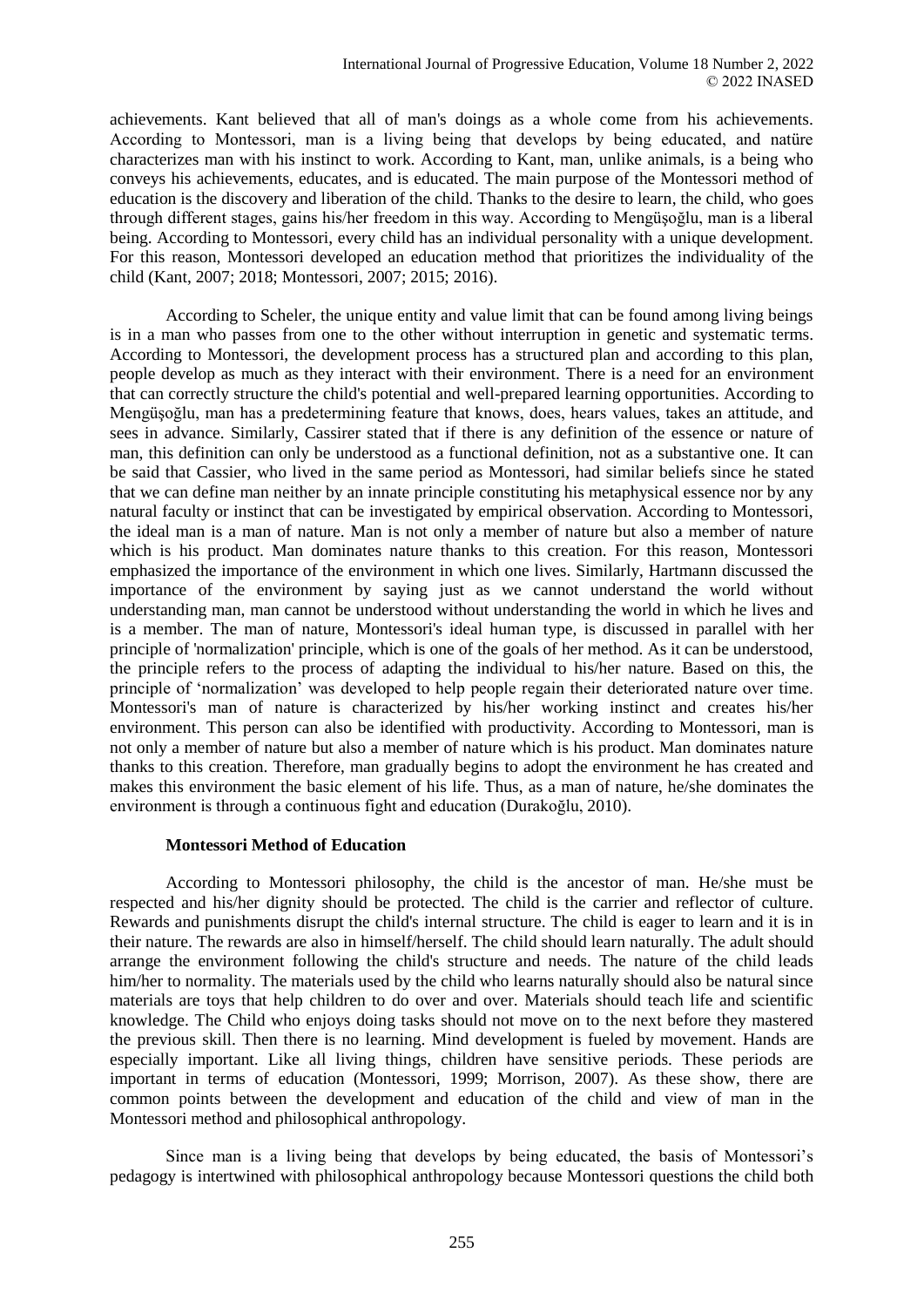as an educator and as a doctor physiologically. However, despite being a doctor, her physiological questioning should not be limited to physiology. According to Montessori, the child should be kept active from the moment he/she is born until he/she comes of age, and he/she should be helped step by step to develop his/her personality. Montessori summarized this basic idea as "help me to do it myself". The image of the child in Montessori's child anthropology is that the child is not a small adult, but is different from an adult in terms of both spiritual and physical development. The child has a structure that differs from the adult in terms of representing a unique being and a special form of life (Arslan, 2008).

A person's life is shaped by certain content, energy, meaning, and purpose, starting from childhood since this period is the period when the foundations of the totality of existence are laid. The child's experiences, impressions, and behaviors affect his/her behaviors and everything that will be done when they reach adulthood. This brings to mind that the qualities, purposes, and elements of the spiritual life stemming from man's existential structure are under their way to a totality of existence, and that totality also includes unchangeability to some extent. Therefore, knowing the child forms the basis of the art of knowing man (Güller, 2013). According to Montessori, the child has a mysterious structure in himself/herself that cannot be understood by adults. The mysteriousness of this structure comes mainly from temporary forces. The child forms his/her personality with the help of the forces that are activated in the sensitivity period. Thanks to his/her desire to learn, which one of these forces is, the child who passes through different planes is liberated. In other words, the child changes by passing through these planes, but he/she also moves towards a kind of uniformity as he/she moves towards liberation. Because of these characteristics, the child can be described as an individual who represents a special period of life quite different from the adult. Montessori also treats the child as an individual independent from the species. At this point, to reveal and support the development process of the individual's personality, Montessori advocates a fair education specific to the individual in which the individual tries to individualize and socialize. Therefore, Montessori gives importance to the formation of personality. She advocates keeping the method in the background in education to emphasize personality. Montessori considers the development of personality, which is revealed in individualization and socialization, as the ability of the individual to get together with other individuals and to protect his/her liberal individuality. Here, Montessori does not regard childhood as a transitional stage to becoming an adult. On the contrary, Montessori regards this period as a unique developmental stage with its own rules. Stating that the child is the architect of his/her humanity and the people around him/her, Montessori also expressed that children have a construction plan of their own at this architectural stage and they try to improve themselves within the framework of their views by following this plan. However, in this construction process, adults should not have any influence because it is the child who forms the basis of this architecture and only he/she knows this construction plan. The untimely intervention of the adult can change the whole plan. The important thing is to guide the child in the right place and time and to ensure the individualization and socialization of the child. At this point, the responsibility of the adults is to awaken the ability and hidden power in the child and to support him/her in the development process. In addition to all these, the child is also regarded as God's creation in the Montessori method. According to Montessori, the laws of development in nature are determined by God and there is a divine sanction in the development plan of the child. The vital needs of the child are the requests commanded by God. This shows that God has given the child tremendous strength for his/her path of life. Giving the child the power to learn on his/her own, this energy has an important role in Montessori's pedagogy because this is the basis of all behaviors and this requires love, respect, and responsibility. In fact, at the beginning of Montessori's educational goals comes individuals taking responsibility and respecting themselves and others (Arslan, 2008; Montessori, 1997; 2007; 2016). In this way, Montessori discussed the child as both a biological and independent man and as a man created by God, as well as a separate entity from the adult (Morrison, 2007).

### **CONCLUSION**

Montessori presented a view on the man with his/her method of education, acting from the understanding of a child who is free, individual, and standing on his/her own feet to become an adult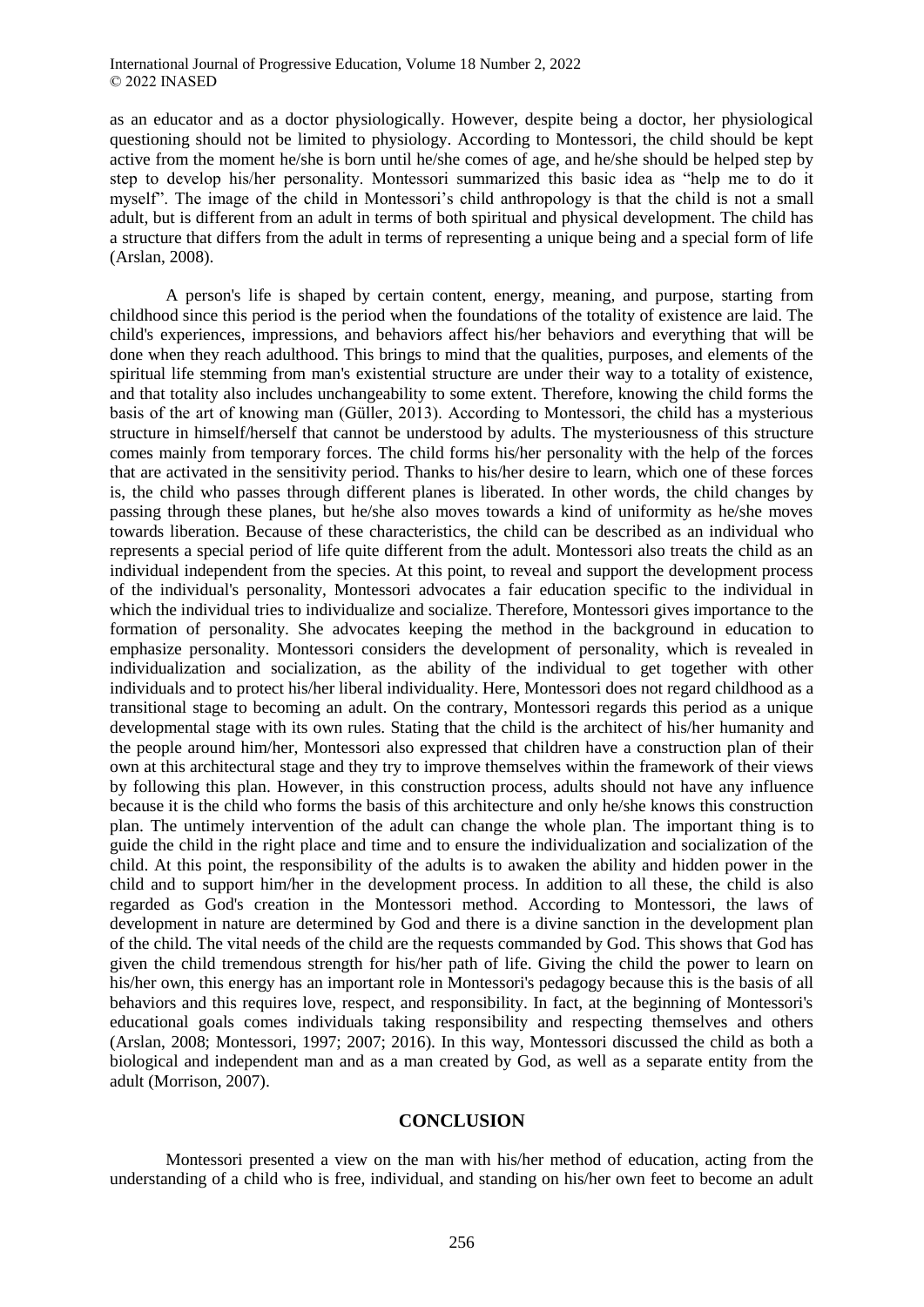individual. While doing this, it can be seen that the theoretical and practical integrity lost in education today is concretized in philosophical anthropology. Although Montessori's views seem to be practical, it can be said that philosophical anthropology feeds the theoretical aspect of the method, and one side complements each other in terms of theoretical value and the other in terms of practical value. In line with the aforementioned argument, it can be stated that by going deeper into these two theories, focusing on integrity and especially focusing on philosophical anthropology, Montessori's views will be carried to the next current level and updated without losing their content, because in areas where people and education are concerned, updating is not like a phone being updated. When each update in the social sciences does not give enough attention to the theory, it destroys the subject it has updated and causes today's education to become dysfunctional and lose various values by wasting its solid foundations regarding man.

As a result, it is important to train teachers who know how to teach and use various methods well in order not to fall into the position of a technician in education. For this, it may be necessary to develop a model that integrates philosophical anthropology and Montessori's educational method.

## **REFERENCES**

- Arslan, M. (2008). Günümüzde Montessori pedagojisi [Montessori pedagogy today]. *Milli Eğitim. 177,* 65-79.
- Altınışık, Ş. (2014). Montessori eğitiminde metalaşma [Commodification in Montessori Education]. *Eleştirel Pedagoji Dergisi [Journal of Critical Pedagogy]*, *35*, 50-52.
- Cassirer, E. (1980). *İnsan üstüne bir deneme (An essay on man)*. (N. Arat, Trans.), Istanbul: Remzi.
- Çotuksöken, B. (2002). *Felsefe: Özne- söylem.* [Philosophy: Subject- discourse.] Istanbul: İnkılâp.
- Doğru, S. S. (2009). Özel eğitimde kullanılan alternatif programlar (Montessori yaklaşımı). [Alternative programs used in special education (Montessori approach).]*Tubav Bilim Dergisi, 2* (1), 107-116.
- Durakoğlu, A. (2010). *Maria Montessori'ye göre çocuğun doğası ve eğitimi.* [The nature and education of the child according to Maria Montessori. ]Doktora Tezi. Gazi Üniversitesi Eğitim Bilimleri Enstitüsü, Ankara.
- Durakoğlu, A. (2011). *Maria Montessori'ye göre okul öncesi çocukluk döneminin özellikleri.* [The characteristics of preschool childhood according to Maria Montessori.]*Dicle Üniversitesi Ziya Gökalp Eğitim Fakültesi Dergisi, 16, 133-145.*
- Güller, E. (2013). Çocuk kavramının felsefi antropoloji alanında ele alınması ve mimari çıkarımlar. [The concept of child in the field of philosophical anthropology and architectural implications.] *Dokuz Eylül Üniversitesi Edebiyat Fakültesi Dergisi, 2* (3), 1-12.
- Güral, M. (2015). Montessori eğitim yaklaşımında çocuğun özgürlüğü, [Freedom of the child in the Montessori educational approach] *International Journal of Social Science*, (37),447-457.
- Danişman, Ş. (2012). Montessori yaklaşımına genel bir bakış ve eğitim ortamının düzenlenmesi. [An overview of the Montessori approach and the organization of the educational environment.]*Eğitimde Politika Analizi Dergisi*, [*Journal of Policy Analysis in Education*]*1*  (2), *85-113.*

Hartman, N. (2005). *Ontolojide yeni yollar (New ways of ontology).* (L. Yarbaş, Trans.), İzmir: İlya.

Kant, I. (2018). *Eğitim üzerine (Über Pädagogik).* (S. E. Berkman, Trans.). İstanbul: İz.